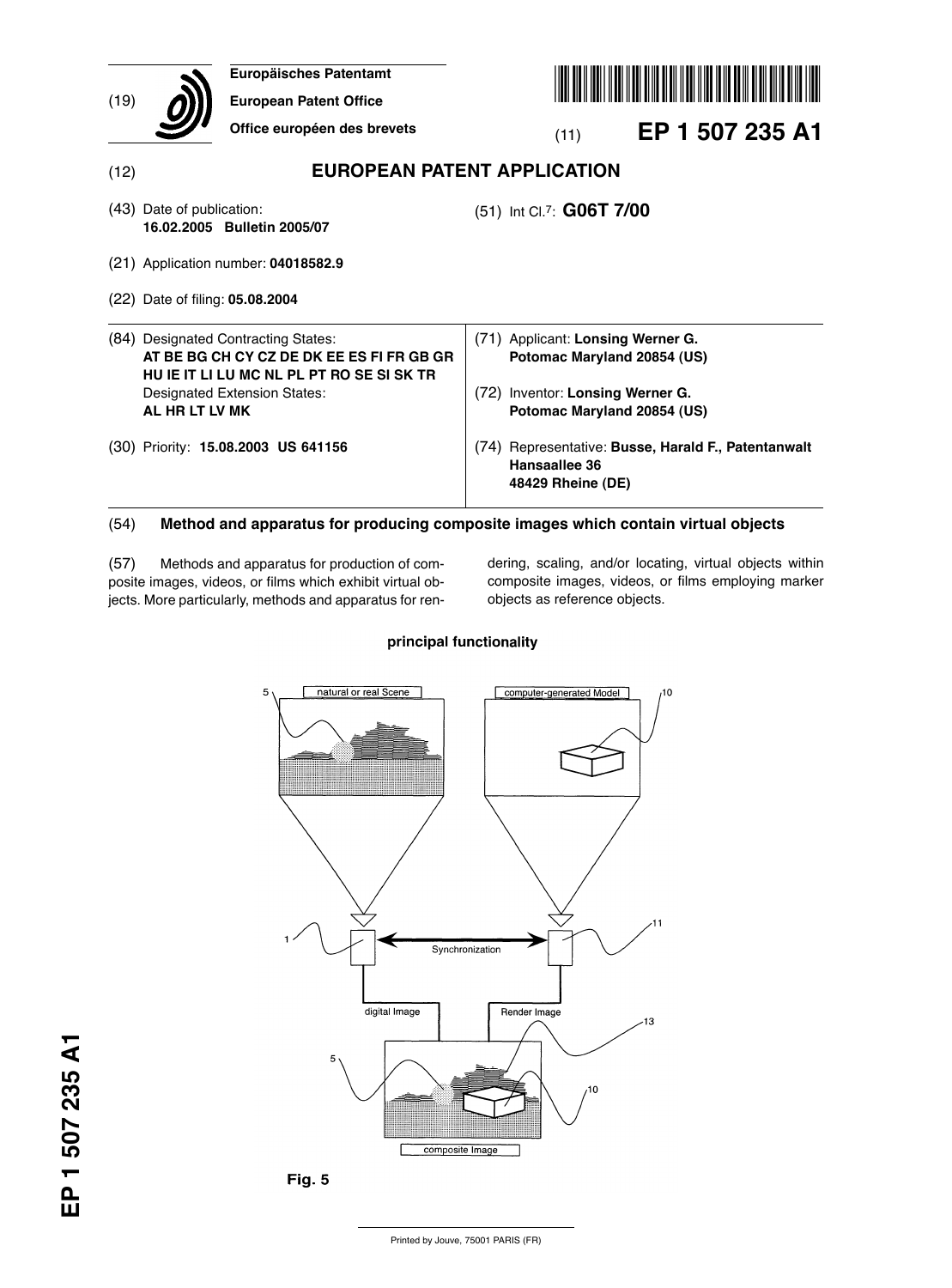*25*

#### **Description**

#### FIELD OF THE INVENTION

**[0001]** This invention relates to the production of composite images, videos, or films which exhibit virtual objects. More particularly, this invention relates to methods and apparatus for rendering, scaling, and/or locating virtual objects within composite images, videos, or films employing marker objects as reference objects.

#### BACKGROUND OF THE INVENTION

**[0002]** The use of representative models (typically less than full-scale), both real and computer generated, has heretofore been important to various commercial industries. For example, small-scale physical models (e. g. constructed from wood) have been prolifically employed in the construction/architecture industry in order so that proposed building designs can be viewed and evaluated for aesthetics, etc. prior to incurring the expense of commencing or completing construction. Also, computer generated images (hereinafter CGI's) have been employed for similar purposes and provide certain advantages in that CGI's are easily duplicated and can be transmitted electronically to distant locations virtually instantly (as compared to the cumbersome process of packing a fragile wooden model and shipping it via ground or air freight).

*30 35* **[0003]** Similarly, the use of special effects in both the movie and television industries is becoming increasingly common. In a typical movie or television program which employs special effects, a real scene might be augmented with CGI's. For example, a computer generated character or fictitious animal might be inserted into a previously filmed location shot. Conversely, in science fiction movies for example, entire scenes can be generated by computer with either real or computer generated characters existing in the scene.

*40 45 50 55* **[0004]** Certain drawbacks exist with respect to the above technologies, however, and improvements which address these drawbacks are desired. For example, the detail engineered or crafted into a physical model is time demanding and labor intensive. Similarly, changes to the design or appearance of a physical model often require expenditures of time and resources nearly equal to that of building the original model itself. Furthermore, it is difficult to envision the full aesthetic nature of a project if built only on a small scale and with non-realistic building materials (e.g. with wood, plaster, or paper) and not the actual building materials which are desired (e.g. glass, concrete, steel, etc. including their associated colors, textures, reflectivity, etc.). Still furthermore, construction of models approaching 1:1 scale is expensive and typically impractical except for in some industries (e.g. the movie industry).

**[0005]** In addition to problems with physical models, the use of computer technologies related to CGI's presents various additional drawbacks. For example, in some applications, it is desired that a CGI be precisely sized and located relative to the scene (or object within the scene) in which it appears. Existing technologies do not adequately address these problems of scale and positioning. Furthermore, in outdoor environments, weather/lighting conditions change continuously and therefore affect the appearance of imaged/filmed scenes. In order to maintain an adequate degree of realism, the

- *10* appearance of a CGI ("virtual object") inserted into a scene should be modified accordingly (to reflect the lighting and/or appearance of its "live" surroundings). Current technologies do not sufficiently resolve this problem.
- *15 20* **[0006]** In view of the above, it is apparent that there exists a need in the art for methods and apparatus which overcome one or more of the above drawbacks. It is a purpose of this invention to fulfill these needs in the art, as well as other needs which will become apparent to the skilled artisan once given the following disclosure.

#### SUMMARY OF THE INVENTION

**[0007]** Generally speaking, this invention fulfills the above-enumerated problems in the art by providing:

a method of rendering a composite image including at least a virtual object displayed in a real scene image, the method comprising:

determining size and shape qualities of a marker object;

locating the marker object at a location at or near a location at which a virtual object is desired to be virtually placed;

determining a position of the marker object; employing an image capturing means to capture at least one image of a real scene containing the marker object;

determining a position of the image capturing means when the at least one image of a real scene is captured;

analyzing the image of a real scene to detect the marker object;

rendering a virtual object by synchronizing a virtual camera with the image capturing means, synthesizing a canvas having a size and shape corresponding to a size and shape of the image of a real scene, and projecting the virtual object onto the canvas so that the virtual object is displayed on the canvas at an orientation determined with reference to the position of the marker object in the image of a real scene; composing a composite image comprising the image of a real scene and the virtual object.

**[0008]** In alternative embodiments, therein is provided: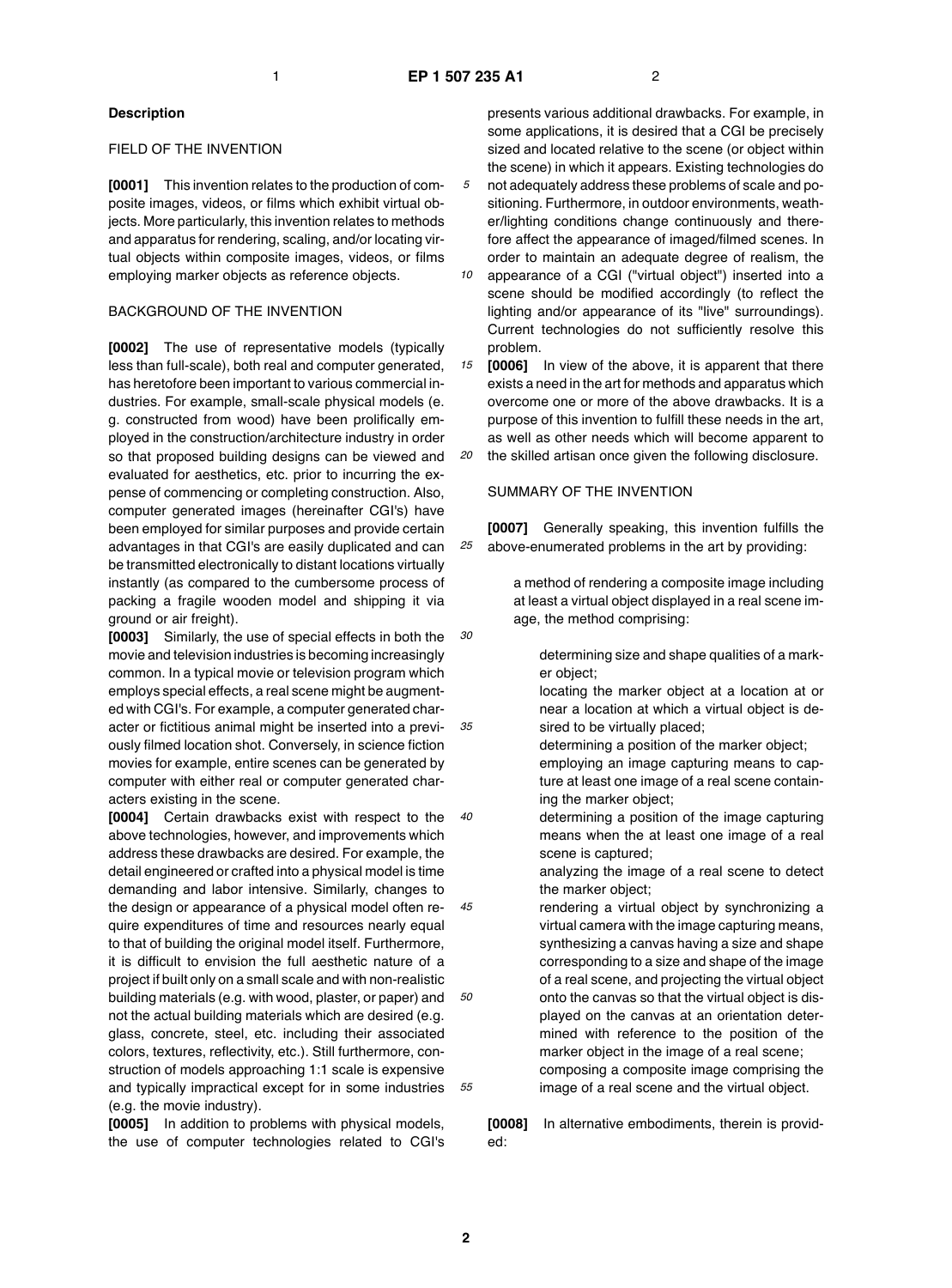*15*

apparatus for rendering a composite image including at least a virtual object displayed in a real scene image, the apparatus comprising:

*5* a marker object of known size and shape and located at known coordinates;

an image capturing means located at known coordinates;

a computer in communication with the image capturing means, and tangibly embodying a program of instructions executable by the computer to perform steps comprising:

detecting the marker object when displayed in an image captured by the image capturing means;

rendering a virtual object by synchronizing a virtual camera with the image capturing means, synthesizing a canvas having a size and shape corresponding to a size and shape of the image of a real scene, and projecting the virtual object onto the canvas so that the virtual object is displayed on the canvas at an orientation determined with reference to the position of the marker object in the image of a real scene;

composing a composite image comprising a combination of the virtual object and a real scene image captured by the image capturing means.

**[0009]** It is an object of this invention to allow combination of real images with computer generated threedimensional objects, preferably on-site and in real-time, so that the appearance of reality at a specific geographical location (as a captured image or images) can be augmented for various commercial and/or artistic purposes.

**[0010]** In some embodiments, computer generated three-dimensional objects are registered (displayed) in real scenes and can be modified (e.g. in appearance, size, shape, color, texture) on location.

**[0011]** In further embodiments of this invention, lighting and/or weather conditions are detected by a computer from a recorded image and the appearance of the computer generated three-dimensional object is modified to reflect such conditions.

#### BRIEF DESCRIPTION OF THE DRAWINGS

#### **[0012]**

FIG. 1 illustrates a graphical representation of one embodiment of the composite image generation apparatus and method according to the subject invention.

FIG. 2 illustrates a simplified diagram of the functionality of the apparatus and method according to FIG. 1.

FIG. 3 illustrates the physical elements of the embodiment of the invention according to FIG. 1. FIGS. 4a-4d demonstrate marker object selection

factors according to one embodiment of the subject invention. FIG. 5 is a graphical representation of the image

composition stage according to the embodiment of the invention illustrated in FIGS. 1 and/or 2.

## DETAILED DESCRIPTION OF CERTAIN EMBODIMENTS

**[0013]** For a more complete understanding of the present invention and advantages thereof, reference is now made to the following description of various illustrative and non-limiting embodiments thereof, taken in conjunction with the accompanying drawings in which like reference numbers indicate like features.

*20 25 30* **[0014]** Referring initially to Figs. 1-3, a graphical representation of one embodiment of the subject invention is illustrated therein. As such, Figs. 1-3 illustrate apparatus as well as method steps for producing a composite image comprised of a combination of a virtual object and a real scene image. In this regard, the image generation apparatus according to the subject invention, generally includes a camera 1 (e.g. digital or film) capable of capturing either still or moving images and a position determining means 3 (e.g. a GPS, alternative forms of triangulation, radar, sonar, a laser range finder, surveying equipment, etc.) located on camera 1. In addition, a marker object 5 is provided which, as will be described in detail below, is employed for establishing a reference

*35* position from which a location of a virtual object will be assigned. For this purpose, it is preferred that the precise shape and dimensions of marker object 5 be known and stored in a memory, for example.

**[0015]** In the steps of producing a composite image according to the subject invention, the position of marker object 5, once it is placed at or near the location at which a virtual object is desired to be displayed, is determined. In this regard, the position of marker object 5 can be determined manually, but is preferably determined via position determining means 7 (e.g. GPS device) located on the marker object. In addition, at least one computer 9 (having a memory device) is provided to execute various functions (which will be described below) as well as to store various fixed and collected data.

**[0016]** In order so that position determining means 3 and 7 and camera 1 can communicate with computer 9, a wireless local area network (WLAN) (not shown) is provided by which the various parts of the invention can communicate by radio waves. In less preferred embodiments, other forms of wireless communication or hardwiring for data transmission can, of course, be used.

**[0017]** In order to perform various tasks related to the invention, computer 9 contains program code in its memory for executing various tasks including methods

*40*

*45*

*50*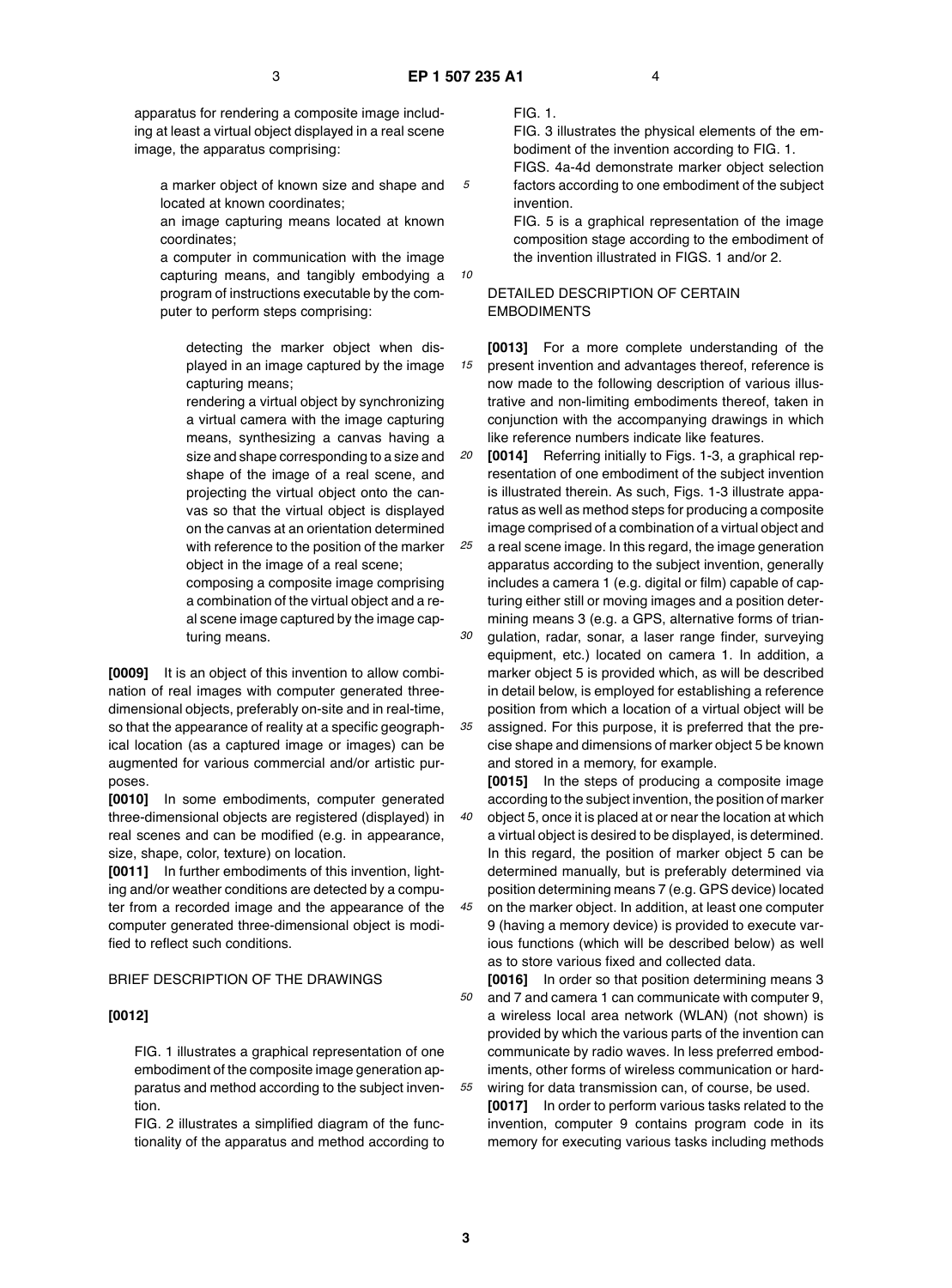of image processing. By way of non-limiting example, in one embodiment, the program code (software) stored in memory is capable of detecting marker object 5 in an image captured by camera 1 (e.g. via thresholding, color detection, or any other detection method). In alternative embodiments, resident software is capable of determining size and shape values of objects in an image captured by camera 1, and is capable of comparing the size and shape values of the objects to the known size and shape of marker object 5 so that marker object 5 can be detected in the captured image. For this purpose, the canvas size (image size i.e. width and height in number of pixels) of the camera should be known, so that the scale and thus the size of the marker object in the image can be determined.

**[0018]** Furthermore, in at least one embodiment, computer 9 contains software for generating a virtual object (for generating it on site). In such an embodiment, commercially available software such as CAD-type software may be used. In alternative embodiments, however, the virtual object can be generated by a separate source (e.g. a second computer) as required. Or, the virtual object can simply be resident in computer 9's memory (having been created independently elsewhere) or be received wirelessly (e.g. by satellite or antenna).

**[0019]** The computer, of course, should contain interfaces for at least the input of video signals and the input of position determination means data (e.g. IE 1394 or USB ports).

**[0020]** In further preferred embodiments, computer 9 employs a virtual camera 11 (e.g. generated by a software or program code component such as OpenGl ™ or Renderman ™) which is capable of rendering twodimensional images from three-dimensional virtual objects for use in composing composite images (comprising a combination of a virtual object and a real scene image captured by camera 1). Details regarding the operation of the virtual camera will be discussed at length below. Generally speaking, however, once a composite image (or images) is generated, the composite image (s) can be displayed on display device 17 (e.g. a closed circuit monitor, LCD screen, etc.) so that the image can be reviewed (e.g. such as so a director can view a filmed scene on location and re-shoot if necessary). Alternatively, the image can be stored in storage device 15 (a conventional memory device) or simply stored in the memory of computer 9. Further alternatively, composite image(s) can be transmitted via conventional transmission device 19 to a remote location (e.g. to a television studio for broadcasting via antenna or via satellite or to a remote storage location).

**[0021]** In order to render two-dimensional images from three-dimensional objects as well as produce composite images using the rendered two-dimensional images according to the methods/apparatus of the present invention, various initial steps must first be taken. In this regard, as an initial matter, the geographical site for image capture must first be selected. In an architectural or

construction type example, the site which is selected would likely be the site where a real building is desired to be constructed. Conversely, it may be desired to view a virtual building at several geographical sites, so that the most desirable land can be selected for a particular construction project (e.g. prior to purchase and/or groundbreaking). Similarly, if the instant invention is being employed in the production of a television program or movie, the site which is chosen would be a site at

- *10 15* which an event or scene from a script is desired to be filmed. In yet another example, it may be desirable to display alternate highway or railroad routes at public hearings. In such case, various prospective locations or various views of a single location can be filmed so that
	- the impact of the selection of a particular highway or railroad route can be viewed with some degree of realism (e.g. a highway can be shown "virtually" at a hearing to traverse, alternately, both the north and south side of a mountain for comparative purposes).
- *20 25 30 35* **[0022]** Once the geographical site is selected, a precise "target" position (at the geographical location) at which a virtual object is desired to be displayed must be chosen. Furthermore, characteristics of the chosen geographical site should be observed, and a marker object appropriate for such location selected. In this regard, for the purpose of facilitating detection of the marker object, it is preferred that the object have a uniform geometric shape (e.g. a sphere, square, or triangle) and that the object have a coloration and/or texture which is as distinct as possible from the surroundings/scene that it will be placed in. For example, if the predominant coloration of a location is green (e.g. a grassy field), it would be less desirable to select a green marker object than it would be to select a red one (the objective being, of course, for marker object 5 to contrast well with its sur-
- *40* roundings for ease of detection). Similarly, if the marker object is placed in a scene overlooking a city exhibiting various square or rectangular-type shapes (buildings, windows, etc.), it would be more advantageous to select
	- a spherical marker object than it would be to select a cubic or rectangular one. The skin or texture of the marker object should be selected with similar factors taken into account. Figs.4a-4d illustrate these general principals with regards at least to the contrast of marker object
- *45 50* 5 with respect to it surroundings in a given scene. As will be noted from Figs. 4a and 4b, a darkly colored marker object is difficult to detect against a dark background (Fig. 4a), but is easy to detect against a light background (Fig. 4b). The converse effect may seen in Figs. 4c and 4d.

**[0023]** Similarly, if more than one marker object is used (e.g. such as if the position of the camera has to be computed directly from known marker positions), the appearances of the different marker objects must be distinct, either in shape or surface, so that they can be detected individually.

**[0024]** As an additional marker object selection guideline, it is noted that it is typically desirable for the marker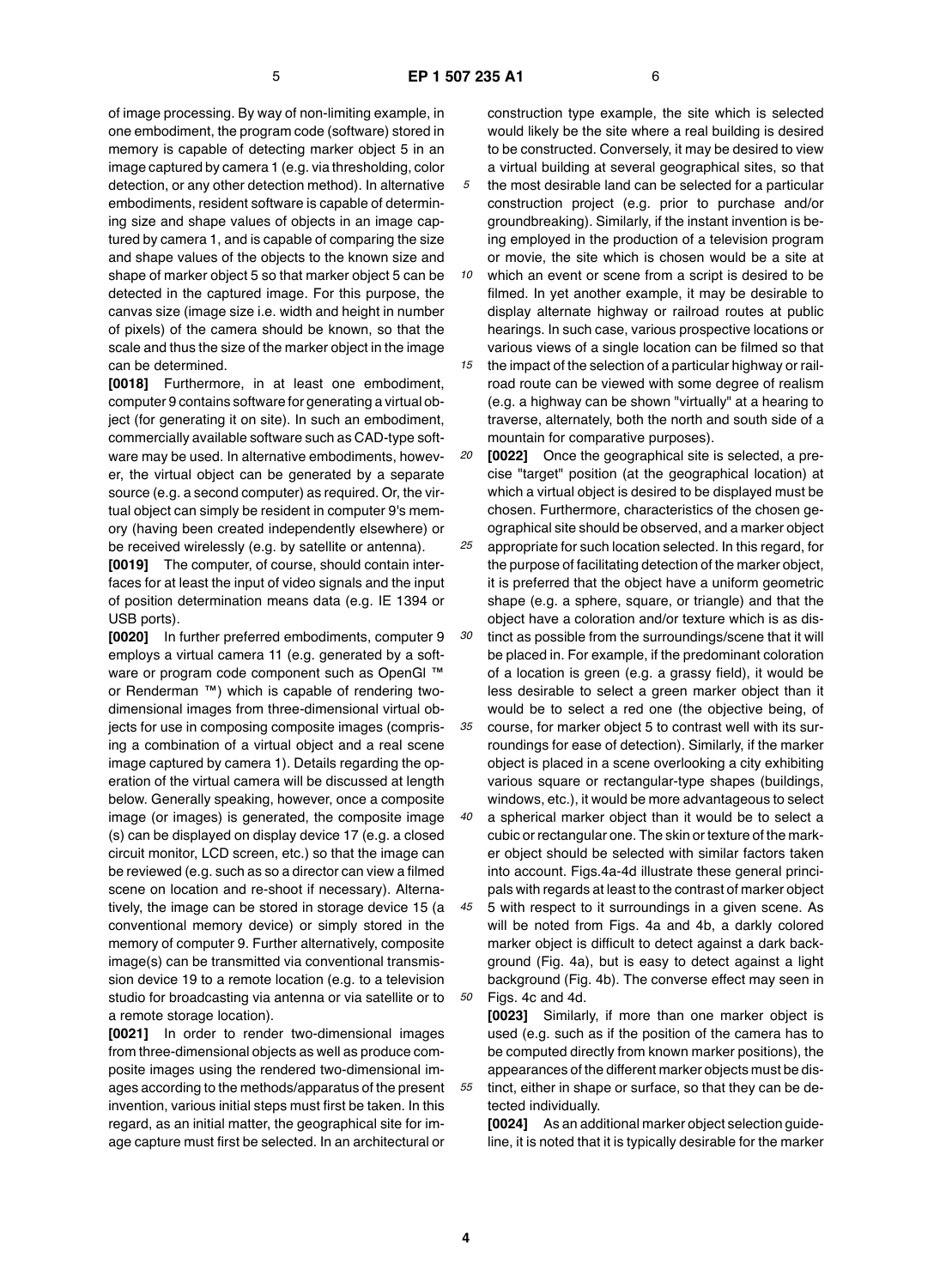object to be as large as is practically possible. In this regard, employing a large-type marker object makes the detection and data collection steps easier and less error prone (i.e. extrapolation errors are minimized as the marker object gets larger). It is contemplated, however, that marker objects as small as ping pong balls (or smaller) can be used with success and the use of objects of that size may be desirable in some circumstances (e.g. in the foreground if the location of the target position is inaccessible or remote).

**[0025]** Although the above guidelines for choosing a marker object have been provided to satisfy the "best mode" requirements of the patent laws, it is noted that many other appearances, sizes, and shapes of marker objects can be successfully employed. The above guidelines have simply been provided so that computer 9, employing its software, can most readily detect the marker object.

**[0026]** Referring now to Figs. 3 and 5, once the marker object appearance is chosen and the target position for the marker object is selected, marker object 5 is placed at the target location and the precise position of marker object 5 is determined. As aforesaid, this position determination may be made manually or with position determining means 7. Although position determining means 7 is preferably a GPS-type unit (i.e. because they are inexpensive, sufficiently accurate, usable universally geographically), various other mechanisms may be employed such as alternative forms of triangulation, radar, sonar, a laser range finder, surveying equipment, etc. It is noted, that current GPS systems are subject to random data errors or data aberrations (conventionally +/- 3 meters). However, employing apparatus and methods according to the subject invention described herein, such errors are overcome and are not of sufficient magnitude to prevent successful image composition (i.e. a possible position error of 3 meters at a distance of 100 meters allows an error tolerance of 3%). Furthermore, more precise location determination means are available, and superior devices will likely be created in the future.

**[0027]** In alternative embodiments, the position of marker object 5 can be automatically determined at the instant at which camera 1 captures an image (i.e. position determining means 7 can be programmed to record position information e.g. with a timestamp when camera 1 is triggered).

**[0028]** After marker object 5 has been placed at the target location, and the position of marker object 5 has been determined, camera 1 (see Fig. 3) is used to compose and capture an image or series of images (e.g. still or moving, digital or film) of a scene containing marker object 5 (see Fig. 5, which illustrates marker object 5 placed in a natural scene). Images are, of course, composed according to the commercial or artistic purpose of the desired final composite image(s). If it is desired that the virtual object be animated or that the virtual object appear at multiple target positions within a scene,

object 5 is simply moved or repositioned and subsequent position determinations (with position determination means 7) made as each image or series of images are taken.

*5* **[0029]** As an image is taken, it is digitized or scanned in order to allow computational calculations. Therefore, information about the digital image is produced by the image capturing device and transmitted or stored in an image file format (such as TIFF, JPEG ™ or specific in-

*10* formation in individual movie frames). This information is determined through camera 1 (e.g. logical size in width and height defined in pixel, the amount of information in bits each pixel has e.g. color depth, transparency, 24-bit RGB or 48-bit RGBA, etc.) and is trans-

*15 20* ferred to computer 9. In addition, digital image file formats provide information about the order of pixels (most importantly the starting point and scanning direction), which is used during subsequent image processing calculations. It is noted that if a film-type image (or images) is taken, the image must be scanned with a conventional

scanner (not shown) in order to produce a digitized image and entered into computer 9.

*25 30 35* **[0030]** As each image is taken, the position of the camera is measured and/or calculated and then stored in association with its respective image(s). Although the position of camera 1 can be determined manually (e.g. with sophisticated maps or by triangulation from three, known position marker objects), it is preferred that position determination means 3 be used (e.g. GPS, alternative triangulation means, radar, sonar, a laser range finder, surveying equipment, etc.). A particularly useful device for this purpose is a Bluetooth™-GPS device like the Fortuna Bluetooth GPSmart ™ (hard wiring the localization device can result in reduced costs and higher speed and accuracy, however). If camera 1 is communicably connected to computer 9, images as well as positional information can be transmitted to and stored in computer 9's memory as each image and/or position determination is recorded i.e. in real-time.

*40 45 50 55* **[0031]** Once at least one image containing marker object 5 (as well as other desired natural or man made features) has been captured and the image and target position information has been transferred to computer 9 (e.g. via WLAN or IE 1394), data processing and the rendering of virtual object 10 can occur. Although virtual object 10 may be generated prior to image capture (e. g. via computer 9, or any other computer with conventional 3-D generation software such as CAD-type software, etc.), it is also possible to generate virtual object 10 on site, or to "receive" the virtual object by transmission (e.g. from a television studio transmission by antenna or by satellite). It is further noted that this step can be performed in an order different than the order described herein and that such order can be selected according to various needs which will be determined by the user as desired.

**[0032]** In the next step, program code (software) is operated on computer 9 to "detect" marker object 5 on the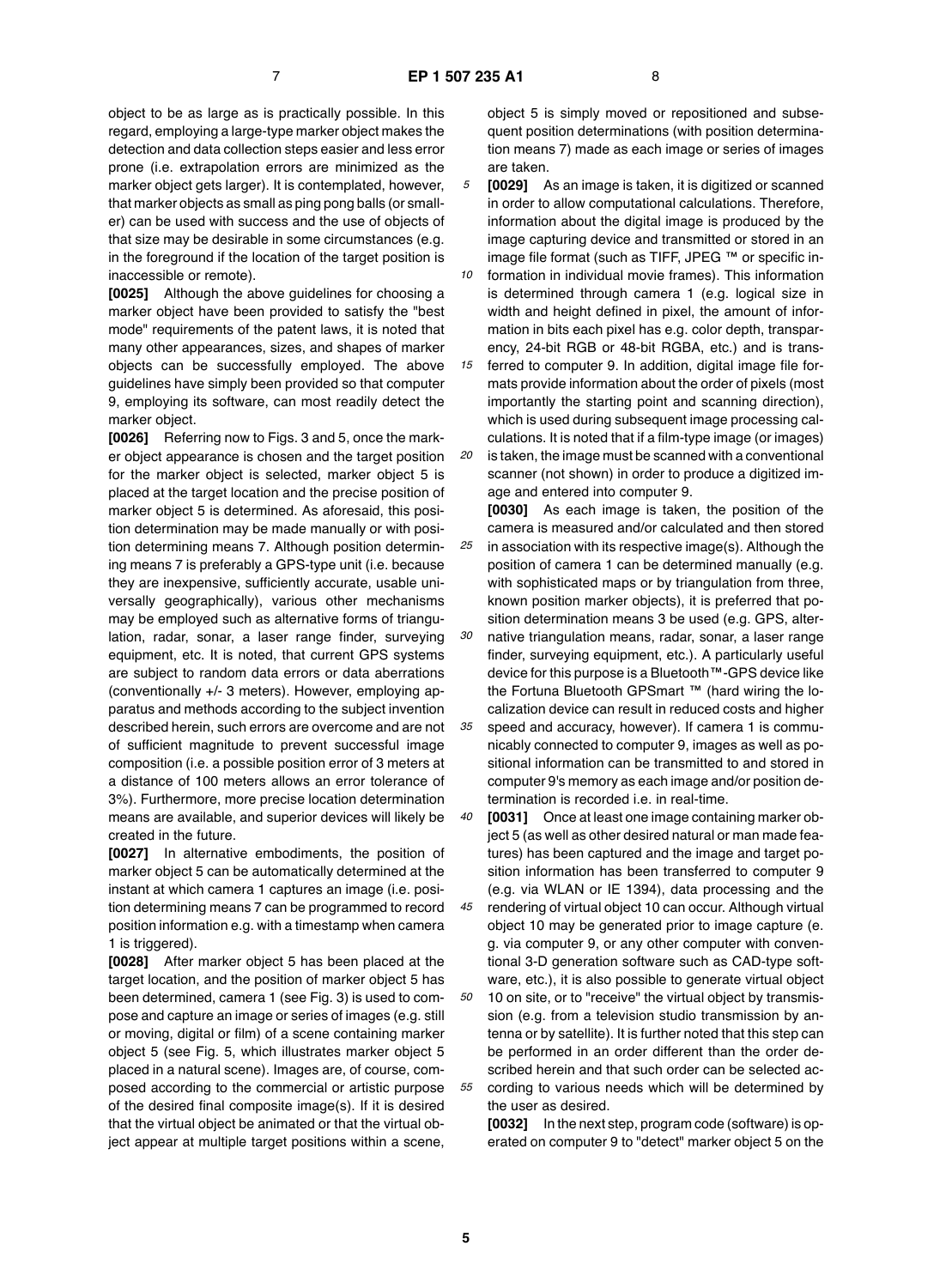*10*

*30*

*35*

*40*

*45*

*50*

*55*

captured two-dimensional image using methods of image processing. Although no precise method or software for detecting the image is required, certain known qualities of the marker object (previously recorded and stored in computer 9) can be "searched" for by the software employed. For example, in order to detect these qualities, color thresholding and contour-detection can be used. Because the marker objects and scenes are highly variant, all or only a few qualities of marker object 5 may be recorded and used (e.g. size, shape, and skin texture, etc.).

**[0033]** Once marker object 5 has been detected, computer 9 (via its software) determines the position of marker point "MP" on marker object 5. Although marker point "MP" may be any point on marker object 5 which is desired, it is typically convenient and efficient to select a easily identifiable marker point such as the center point of the marker object (particularly if such object is a sphere). Alternatively, marker point "MP" may be the corner of a cube for example. Using the center point of a sphere, however (see Fig. 5), because the position and size (i.e. diameter) of marker object 5 is known (and has been pre-input into computer 9), the precise position of the marker point can be determined with relative ease (within certain degrees of error depending on the integrity of the acquired positional data). In image rendering, marker point "MP" is the value which is used as a reference position to determine the position in the image at which virtual object 10 will be oriented. It is noted in this regard, that virtual object 10 can be displayed at this reference position "MP", or at a position distant from it. However, marker point "MP" is the reference position from which the final position of virtual object 10 should be calculated/determined.

**[0034]** Furthermore, if desired, appearance qualities of marker object 5 (as it appears in the captured image) can be detected and compared to reference values (color, texture, or shading) related to the appearance of the marker object stored in computer 9. If any differences are detected (e.g. due to lighting conditions, etc.), data regarding these differences is stored and can be employed during the rendering of the virtual object to provide an additional degree of realism to the final composite image.

**[0035]** Referring still to Fig. 5, once scale and marker point "MP" position information have been determined, if virtual object 10 has been defined, in the next step, an image can be created by viewing this object. By way of non-limiting example, then, virtual object 10 begins as data representing a three-dimensional object created according to pre-selected criteria. For example, if an architect is desirous of displaying a digital rendering of a particular building design, data representing virtual object 10 will be generated according to specifications for the envisioned building. Similarly, if a movie director wishes to render a fictitious character, a specialist programmer will generate data representing the appearance of the character according to the director's specifications (e.g. from a storyboard or other drawing). Data related to the virtual object may stored on computer 9 (e.g. having been created thereon with CAD software) or may be imported from another source (e.g. from another computer or storage media on site) and input therein. It is further noted that in preferred embodiments, virtual object 10 is editable and can be modified in all dimensions and qualities (e.g. size, color, etc.). In still further preferred embodiments, virtual object 10 is editable on location and/or in real-time (e.g. employing accelerated graphics).

**[0036]** In order to render virtual object 10, computer 9 (see Fig. 3) employs a virtual camera 11 for projecting an image of the virtual object in two dimensions. In order

*15 20* to do this meaningfully, however, this computational virtual camera must be synchronized with camera 1 (see Figs. 2 and 5). Specifically, virtual camera 11 should be positioned virtually so that at least its viewing direction (or orientation) and canvas size are synchronized with that of camera 1. In addition, camera calibration occurs and object attributes are rendered. Synchronization ensures that when virtual object 10 is rendered as a twodimensional image (e.g. so that it can be displayed on a flat screen or monitor), the image that is produced is

*25* displayed from the perspective of camera 1 at the time of image capture.

**[0037]** Therefore, when synchronized, the position of camera 1 (the real camera) and virtual camera 11 are aligned at identical coordinates in the same three-dimensional coordinate system (e.g. having values such as x, y, and z). It is noted, that synchronizing coordinates implies the synchronization of different coordinate-systems (e.g. coordinates from the GPS are transformed to coordinates in the virtual model-space). The position of marker point "MP' is then synchronized in the same manner.

**[0038]** As a first step of camera synchronization, the canvas size which is to be rendered by the virtual camera should be matched to the "real" canvas size of the image captured by camera 1. In order to accomplish this step, computer 9 should be supplied with data regarding camera 1's canvas size. Canvas size in this sense can be defined as the logical size in width and height, defined in pixels, of the captured image. This can be easily determined using image information in the digital image

(i.e. the width and height in pixels) or is known by referring to commercial standards (e.g. VGA, 640x480). **[0039]** Then, as one of the most important issues re-

garding this invention, the viewing direction of camera 1 must be determined in order to apply it to virtual camera 11 for synchronization. In particular, viewing direction can be calculated from the position of camera 1 relative to the position of marker object 5 i.e. at the instant at which camera 1 was used to capture the relevant image of marker object 5. In this regard, the viewing direction is the imaginary axis extending between the viewpoint and the eyepoint.

**[0040]** After determining the canvas size (or image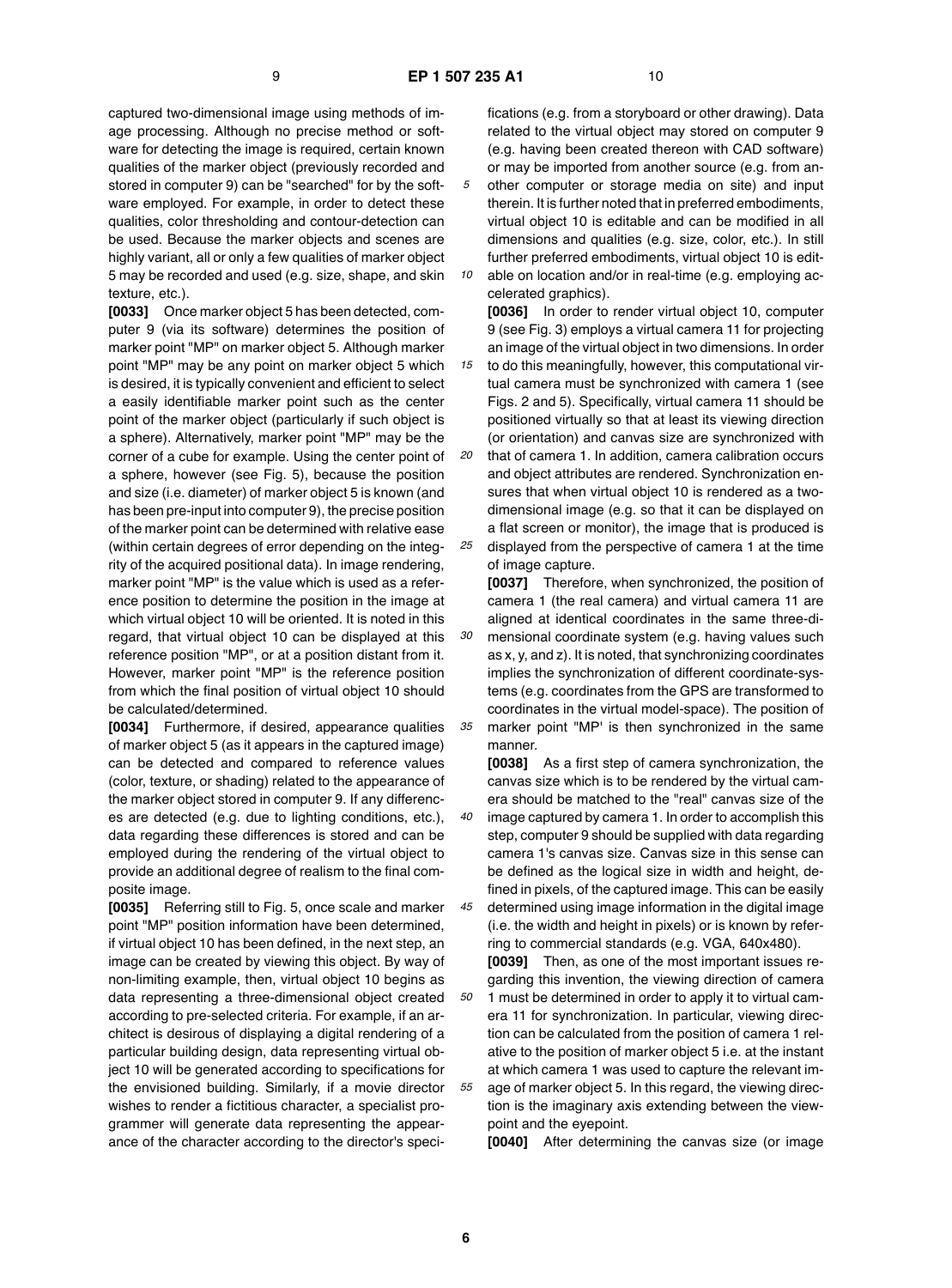*25*

*30*

*40*

pane) according to the above guidelines (in the first step of synchronizing the virtual camera to real camera 1), the virtual camera should be virtually positioned at the position of camera 1. When positioned as such, and thus synchronized, the position of camera 1 and camera 11 are aligned at identical coordinates in the same threedimensional coordinate system (e.g. a coordinate system having values such as x, y, and z). It is noted that synchronizing coordinates implies the synchronization of different coordinate system (e.g. coordinates from the GPS are transformed to coordinates in the modelspace). The position of marker point "MP" is then synchronized in the same manner.

**[0041]** Next, an additional step is necessary to synchronize the viewing direction of virtual camera 11. In this step, camera 11 should be aligned so that it is aimed along camera 1's viewing direction. Using the marker point "MP" as viewpoint (without correction) centers the marker point virtually in the middle of the image.

**[0042]** In order to determine the exact viewing direction, then, additional information about the orientation of camera 1 is used. This information is provided by the captured image and the location devices. Therefore, to determine the viewing direction relative to the marker point, the correct viewing direction is calculated using the deviation of the marker point detected in the image of the real scene according to the center of that image as deviation of the viewing direction of the real scene and the viewing direction as if camera 1 is directly aimed at the marker point "MP". The calculation is based on triangulation using the deviation in pixels in the captured image as well as the known (calculated and/or measured) distance between position of camera 1 and marker 5, and the field of view.

**[0043]** With this information, the orientation of the cameras in both scenes, real and virtual, is synchronized.

**[0044]** As a side note, it is recognized that it is important that the orientation or viewing direction of camera 1 be determined using marker objects (e.g. marker object 5). Although it is technically possible to use an alternative device or devices to calculate/determine camera 1's orientation/viewing direction, using marker objects provides the advantage of implicit error correction. Thus, using a marker object (in an image) to calculate camera orientation typically always results in usable data (even if errors were otherwise introduced). In other words, using marker objects is self-correcting, in effect, for certain types of measurement errors and is therefore the preferred mode of orientation/angle determination. **[0045]** If the field of view of camera 1 is known (from knowledge of camera 1's optics, etc.), this value can be assigned to the virtual camera to achieve synchronization of canvas sizes (it is noted that field of view is typically more useful than focal length primarily because focal length is normally defined in relation to a specific image pane i.e. and image pane values are often not known). However, it is important to note that it is not

mandatory that the optical system of camera 1 (and thus its field of view) be known and that alternative methods for determining field of view can be employed. If field of view is not known, then, the field of view (or virtual focal length of camera 1 according to canvas size) can be determined from the size of detected marker object 5 and the known (i.e. measured or calculated) distance between camera 1 and marker 5. This is particularly important when using a camera 1 which has a continuous

- *10 15* zoom lens. In such a case, it is difficult to know what field of view is being employed for a particular degree of "zoom". Therefore, in such cases, field of view can be calculated from the detected size of detected marker object 5 (in the image of the real scene), the distance between the marker object and the camera, the known
- *20* real size of the marker object, and the size of the image (i.e. the size of camera 1's canvas) via simple triangulation. However, if field of view is calculated from marker object values, it is helpful if a relatively large marker object is employed to reduce extrapolation errors (e.g. a

marker object should be approximately 1/20<sup>th</sup> of the size of the object being simulated).

*35* **[0046]** Referring still to Fig. 5, after virtual object 10 has been rendered (i.e. on an intermediate virtual canvas in computer 9's memory), a final composite image (containing virtual object 10 overlayed in a real/natural scene image) can be composed. In this regard, once virtual object rendering has occurred, computer 9 simply merges the original image capture (i.e. the natural or real scene image) with the created digital image of virtual object 10. With proper synchronization and image combining, virtual object 10 will be displayed in the captured image at the appropriate scale, location, and orientation desired. Figs. 2 and 5 illustrate these final steps which are performed by software resident on computer 9. Once the composite image is generated, the image can be stored on computer 9, displayed on a monitor (e. g. display device 17), saved to a separate storage device 15, or transmitted to a remote location (e.g. a tele-

vision studio) via transmission device 19 (e.g. by satellite, radiowaves, etc.) (see Fig. 1 or 2).

**[0047]** In preferred embodiments, after virtual object 10 has been rendered (or during it's rendering), the appearance of the image of virtual object 10 can be edited

- *45* (i.e. its appearance is tailorable to specific conditions). More specifically, data collected relating to the appearance of marker object 5 in live conditions can be employed to tailor the appearance of virtual object 10 as it will appear in the composite image.
- *50 55* **[0048]** For example, although some information about virtual object 10 is known prior to its rendering (e.g. shape, general color, etc.), data acquired during previous steps (relating to marker object 5's depth of color saturation, shading, brightness, etc. as detected in the captured image) may be employed to "fine tune" the virtual objects appearance so that it can be assimilated into a composite image as seamlessly as possible (e.g. for the greatest degree of realism or other desired factor).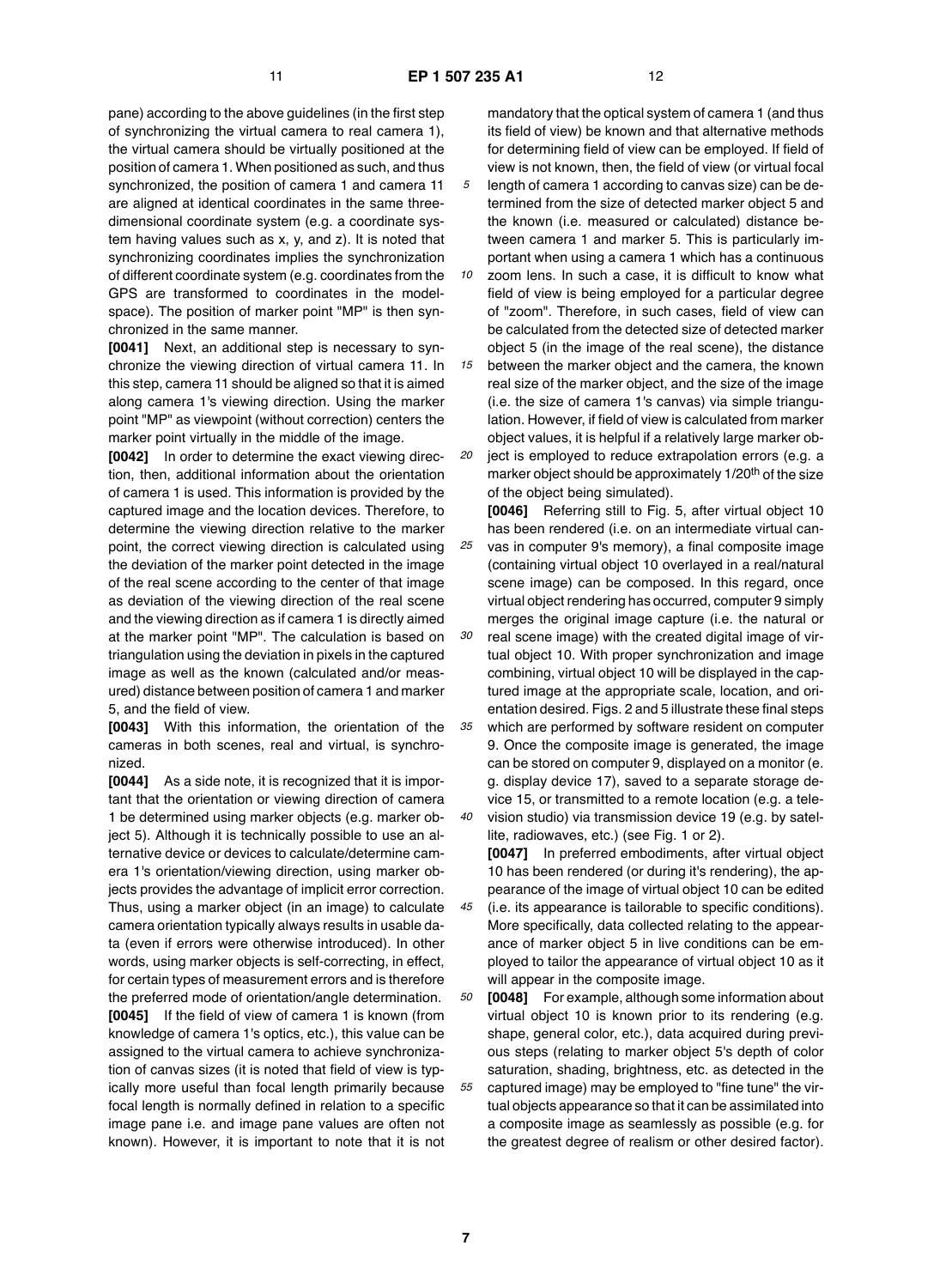*10*

*15*

*25*

*30*

*35*

*40*

*45*

*50*

This tailorability can be performed automatically with computer 9 software (prior to, during, or after virtual object rendering), or manually as desired.

**[0049]** If two or more cameras are provided, ist is possible to get information of extended sceneries, e. g. a location that is extended with dimensions of hundreds of meters or even kilometers. That might be helpful e. g. for creating long virtual constructions like bridges crossing a landscape that is filmed by a plurality of cameras 1. Each of the cameras 1 must be provided with a device for determination of its current position, e. g. GPS. It is essential to see at least one of the markers at any time, so that position and eyepoint of each of the cameras 1 can be calculated by the computer 9 in each of the captured pictures. By using a plurality of markers it ist also possible to film fastly moved film sequences, e. g. races with cars, ships, aircrafts and so on.

*20* **[0050]** It might also be possible, if the position of a marker can be determined fastly and exactly enough, to move a marker simultaneously with the movement of a camera. Therefore the marker can have its own motor or can be driven by an external device.

**[0051]** In each case the exact determination of the marker's and the camera's current position is essential for good results that make sure to get a good adaption of the virtual object.

**[0052]** Once given the above disclosure, many other features, modifications, and improvements will become apparent to the skilled artisan. Such other features, modifications, and improvements are therefore considered to be part of this invention, the scope of which is to be determined by the following claims:

#### **Claims**

**1.** A method of rendering a composite image including at least a virtual object displayed in a real scene image, said method comprising:

> determining size and shape qualities of a marker object;

> locating said marker object at a location at or near a location at which a virtual object is desired to be virtually placed;

> determining a position of said marker object; employing an image capturing means to capture at least one image of a real scene containing said marker object;

determining a position of said image capturing means when said at least one image of a real scene is captured;

analyzing said image of a real scene to detect said marker object;

*55* rendering a virtual object by synchronizing a virtual camera with said image capturing means, synthesizing a canvas having a size and shape corresponding to a size and shape

of said image of a real scene, and projecting said virtual object onto said canvas so that said virtual object is displayed on said canvas at an orientation determined with reference to said position of said marker object in said image of a real scene;

composing a composite image comprising said image of a real scene and said virtual object.

**2.** A method according to claim 1 further comprising determining at least one reference value of said marker object relating to color, texture, or shading prior to said image capturing step;

detecting a color, texture, or shading value of said marker object after said marker object is captured in said at least one image;

comparing said detected value to said reference value; and

rendering an appearance of said virtual object in said composite image in accordance with a difference between said detected value and said reference value thereby to tailor an appearance of said virtual object according to live conditions present at said location of said marker object at a time of said at least one image capture.

- **3.** A method according to claim 2 wherein said appearance of said virtual object is modified in color, color saturation, texture, or shading according to said difference between said detected value and said reference value.
- **4.** A method according to claim 2 wherein said appearance of said virtual object is modified in real time.
- **5.** A method according to claim 1 wherein said virtual object is three-dimensional.
- **6.** A method according to claim 5 further comprising orienting said virtual object according to a relationship of said position of said image capturing means to said position of said marker object.
- **7.** A method according to claim 6 further comprising determining a viewing direction of said image capturing means at a time of said at least one image capture and virtually viewing said virtual object according to said viewing direction.
- **8.** A method according to claim 6 wherein said image capturing means is capable of capturing moving images, and said marker object is portable and moveable during image capture; and wherein said virtual object is animatable in said composite image in a manner corresponding to movements of said marker object.
- **9.** A method according to claim 6 wherein said virtual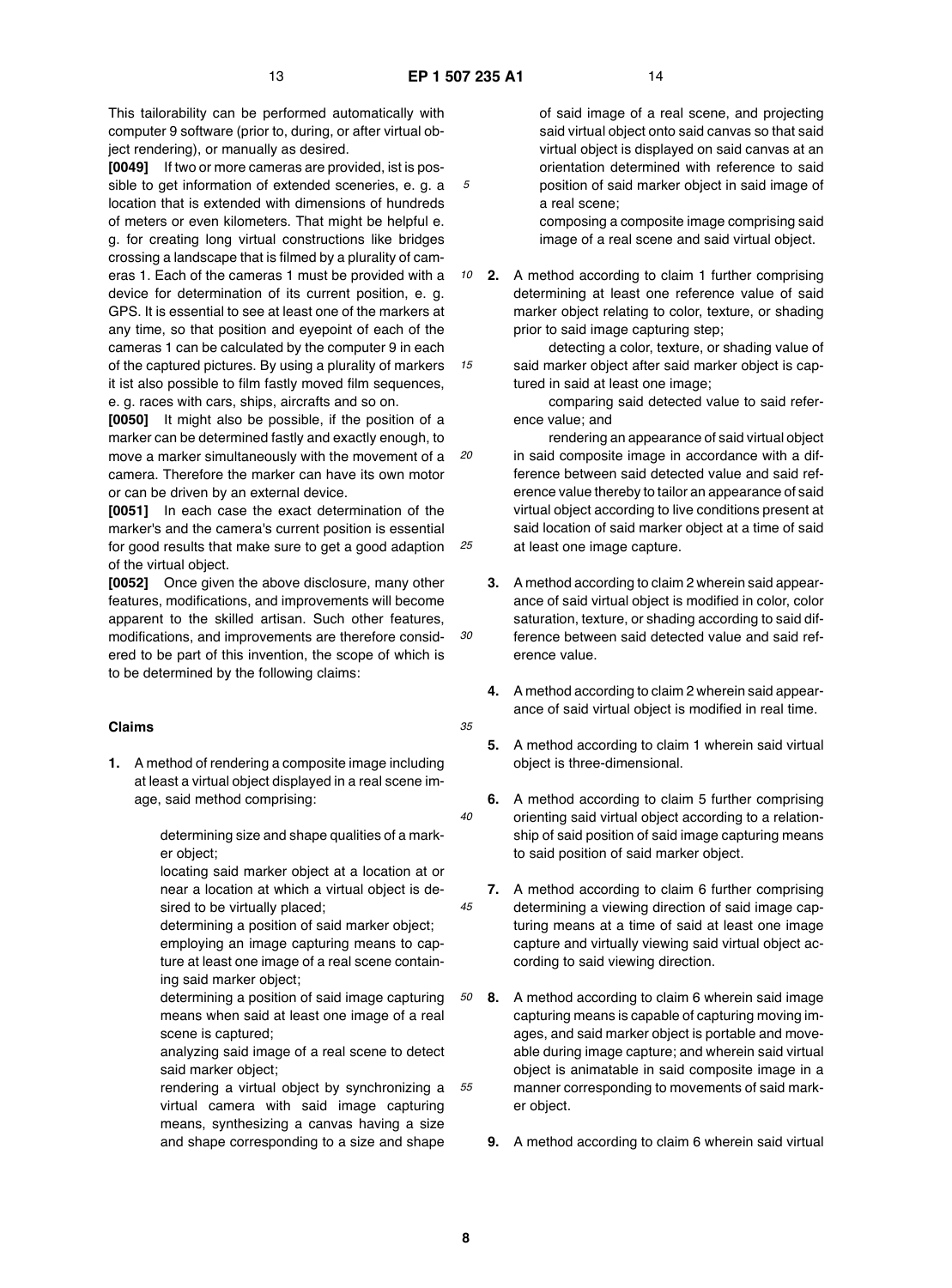*10*

*15*

*20*

*35*

*45*

object is renderable in real time.

- **10.** A method according to claim 9 wherein said virtual object is animatable in real time.
- **11.** A method according to claim 6 wherein said virtual object is editable.
- **12.** A method according to claim 2 further comprising determining aesthetic qualities of at least a second marker object;

locating said at least second marker object at or near at least a second location corresponding to a location at which at least a second virtual object is desired to be displayed;

determining a position of said at least second marker object;

differentiating said at least second marker object from said first marker object according to said aesthetic qualities; and

analyzing said image of a real scene to detect said at least second marker object, and detecting a scale of said at least second marker object in said image of a real scene;

*25 30* rendering at least a second virtual object including sizing said at least second virtual object according to said scale of said at least second marker object, and virtually locating said at least second virtual object on a canvas at a position determined with reference to said position of said at least second marker object in said image of a real scene;

composing a composite image comprising said image of a real scene and said at least second virtual object.

**13.** Apparatus for rendering a composite image including at least a virtual object displayed in a real scene image, said apparatus comprising:

> *40* a marker object of known size and shape and located at known coordinates;

an image capturing means located at known coordinates;

a computer in communication with said image capturing means, and tangibly embodying a program of instructions executable by said computer to perform steps comprising:

*50* detecting said marker object when displayed in an image captured by said image capturing means;

rendering a virtual object by synchronizing a virtual camera with said image capturing means, synthesizing a canvas having a size and shape corresponding to a size and shape of said image of a real scene, and projecting said virtual object onto said canvas so that said virtual object is displayed

on said canvas at an orientation determined with reference to said position of said marker object in said image of a real scene;

composing a composite image comprising a combination of said virtual object and a real scene image captured by said image capturing means.

**14.** Apparatus according to claim 13 wherein said steps further comprise:

> detecting a color, texture, or shading value of said marker object after said marker object is captured in at least one image by said image capturing means;

> comparing said detected value to a color, texture, or shading reference value of said marker object; and

rendering an appearance of said virtual object in said composite image in accordance with a difference between said detected value and said reference value thereby to tailor an appearance of said virtual object according to live conditions present at a location of said marker object at a time of said at least one image capture.

- **15.** Apparatus according to claim 14 wherein said steps further comprise modifying an appearance of said virtual object with regard to color, color saturation, texture, or shading according to said difference between said detected value and said reference value.
- **16.** Apparatus according to claim 14 wherein said image capturing means is a video camera capable of capturing moving images and said marker object is portable.
- **17.** Apparatus according to claim 14 further including at least one position determining means for determining a position of said image capturing means and for determining a position of said marker object, wherein said at least one position determining means and said image capturing means are communicably connected to said computer.
- **18.** Apparatus according to claim 14 further including viewing direction determining means for determining a viewing direction of said image capturing means at a time of said at least one image capture and including means for orienting said virtual object according to said viewing direction.
- **19.** Apparatus according to claim 17 wherein said first and second position determining means comprise global positioning devices.

**9**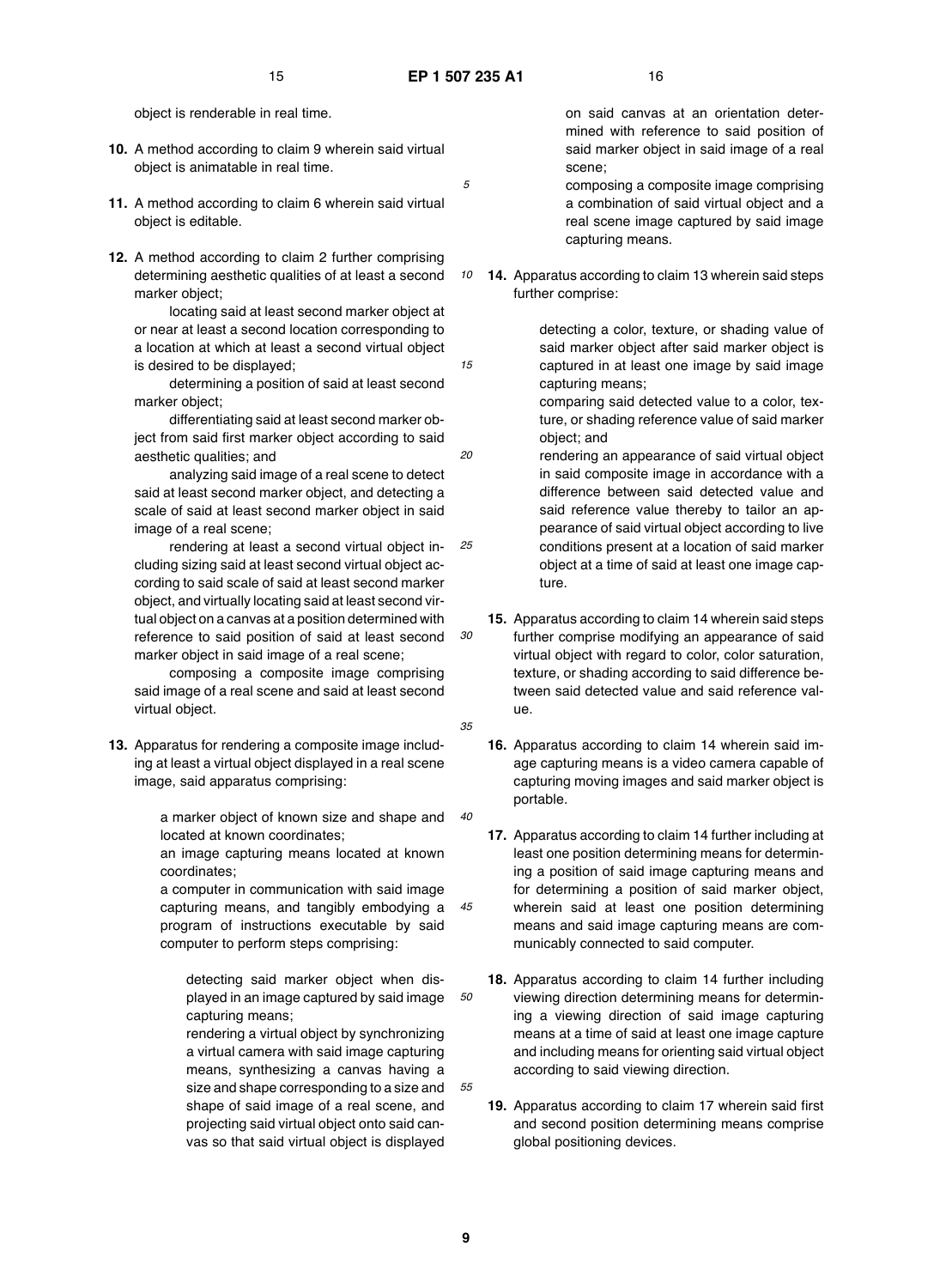*10*

*15*

- **20.** Apparatus according to claim 14 wherein said virtual object is three-dimensional and manually editable.
- **21.** Apparatus according to claim 13 wherein said second position determining means comprises at least three objects having known positions, and wherein a position of said image capturing means is determinable by triangulation from said at least three objects.
- **22.** Apparatus according to one of the claims 13 to 21 wherein two or more image capturing means are using the same said one or more mareker object(s).
- **23.** A method according to one of the claims 1 to 11 wherein two or more image capturing means are using the same said one or more marker object(s).
- *20* **24.** A method according to claim 11 wherein said virtual object is editable on location.
- **25.** A method according to claim 24 wherein said virtual object is editable on location and in real time.

*25*

*30*

*35*

*40*

*45*

*50*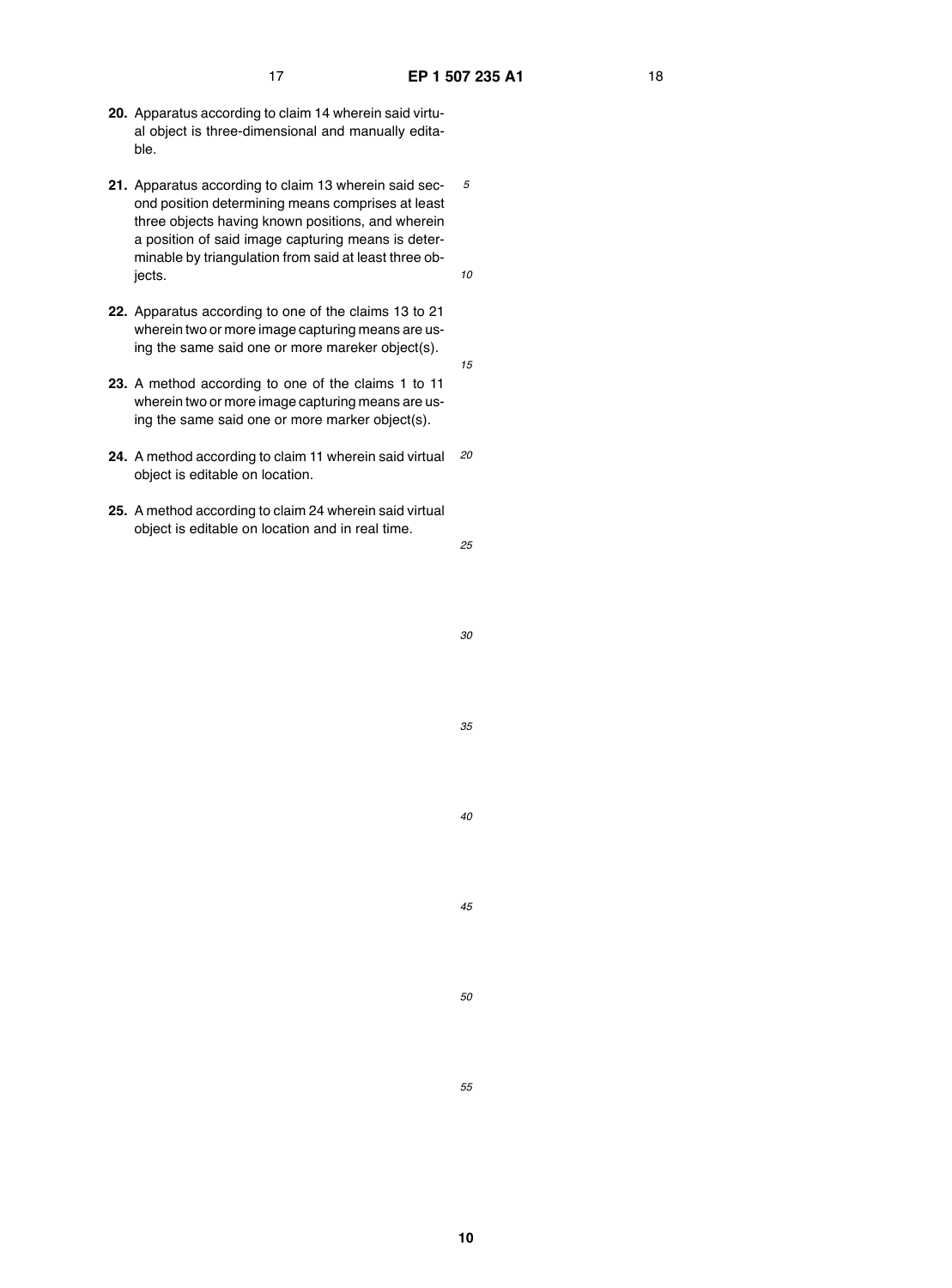

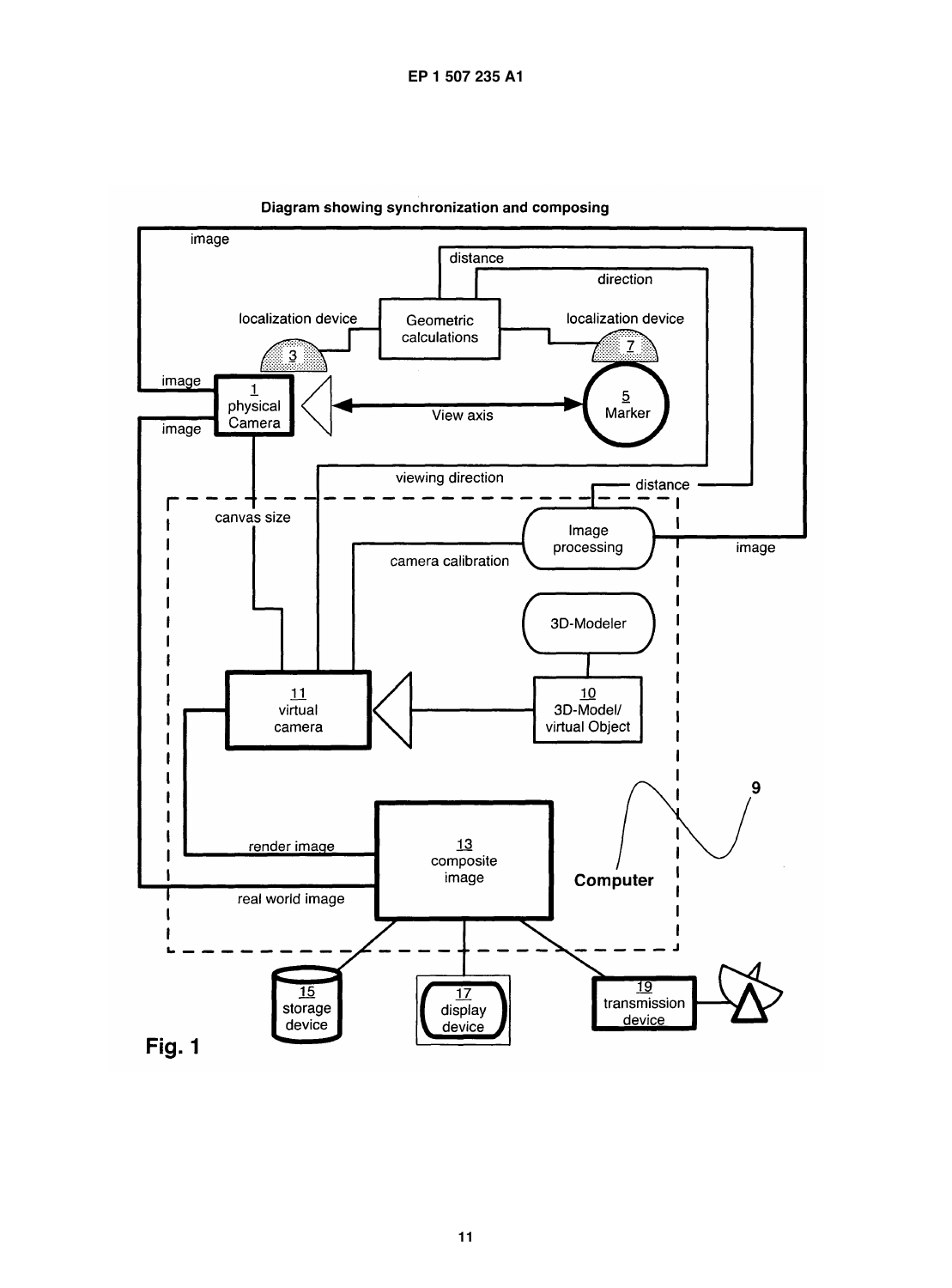

computational synchronization and composing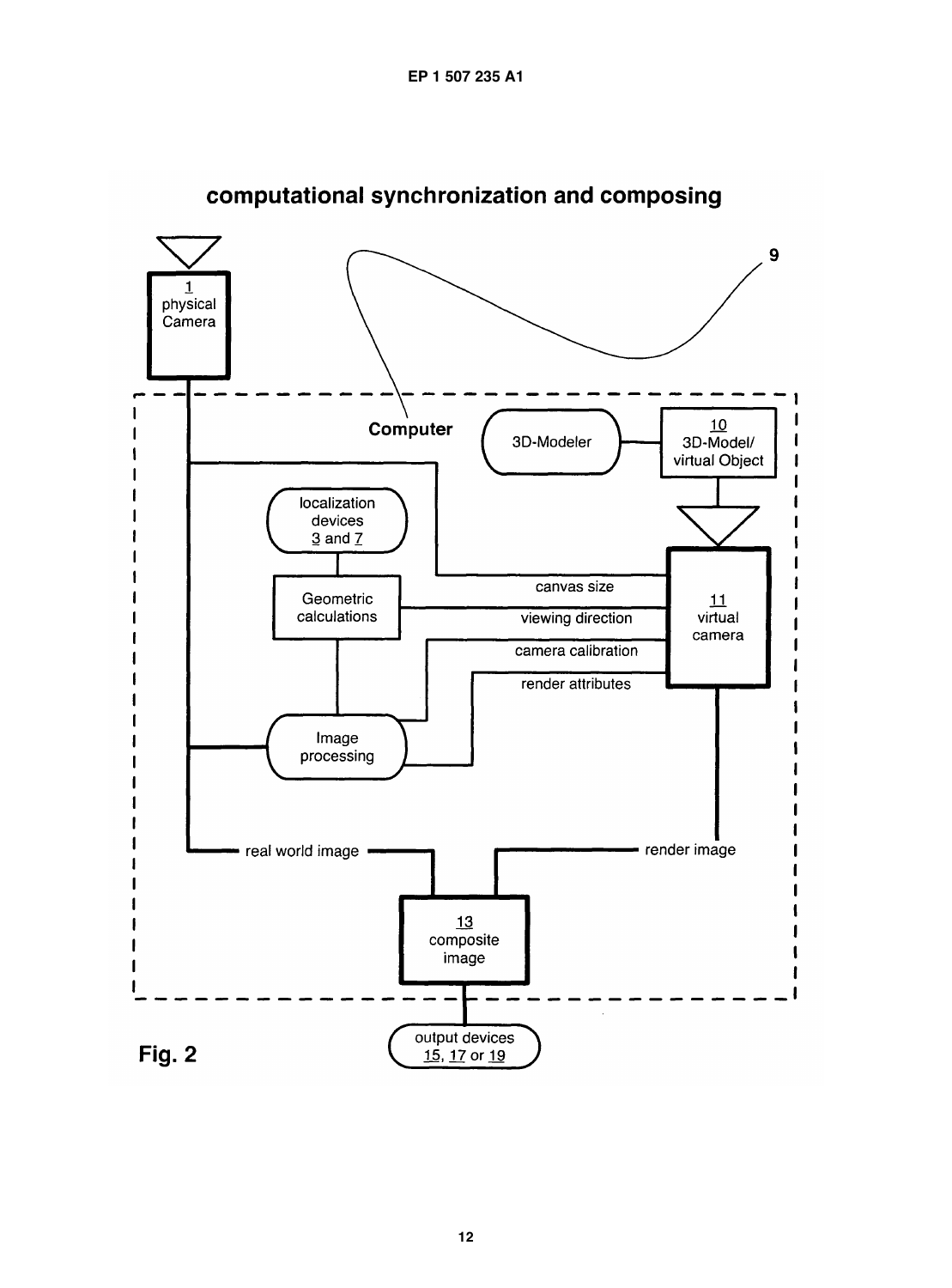EP 1 507 235 A1

## physical representation



**Fig. 3**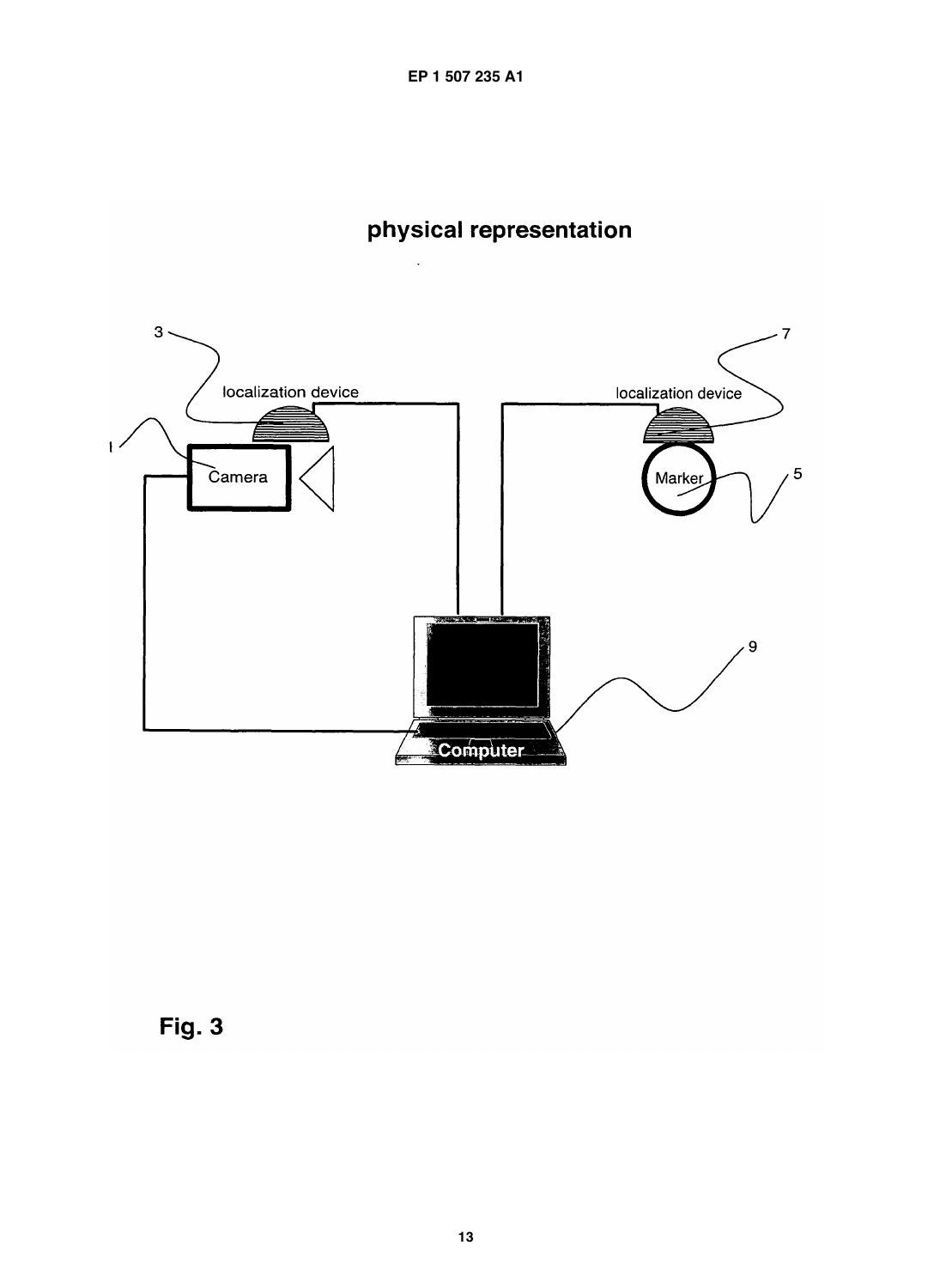



Fig. 4a





Fig. 4c



Fig. 4d

# Fig. 4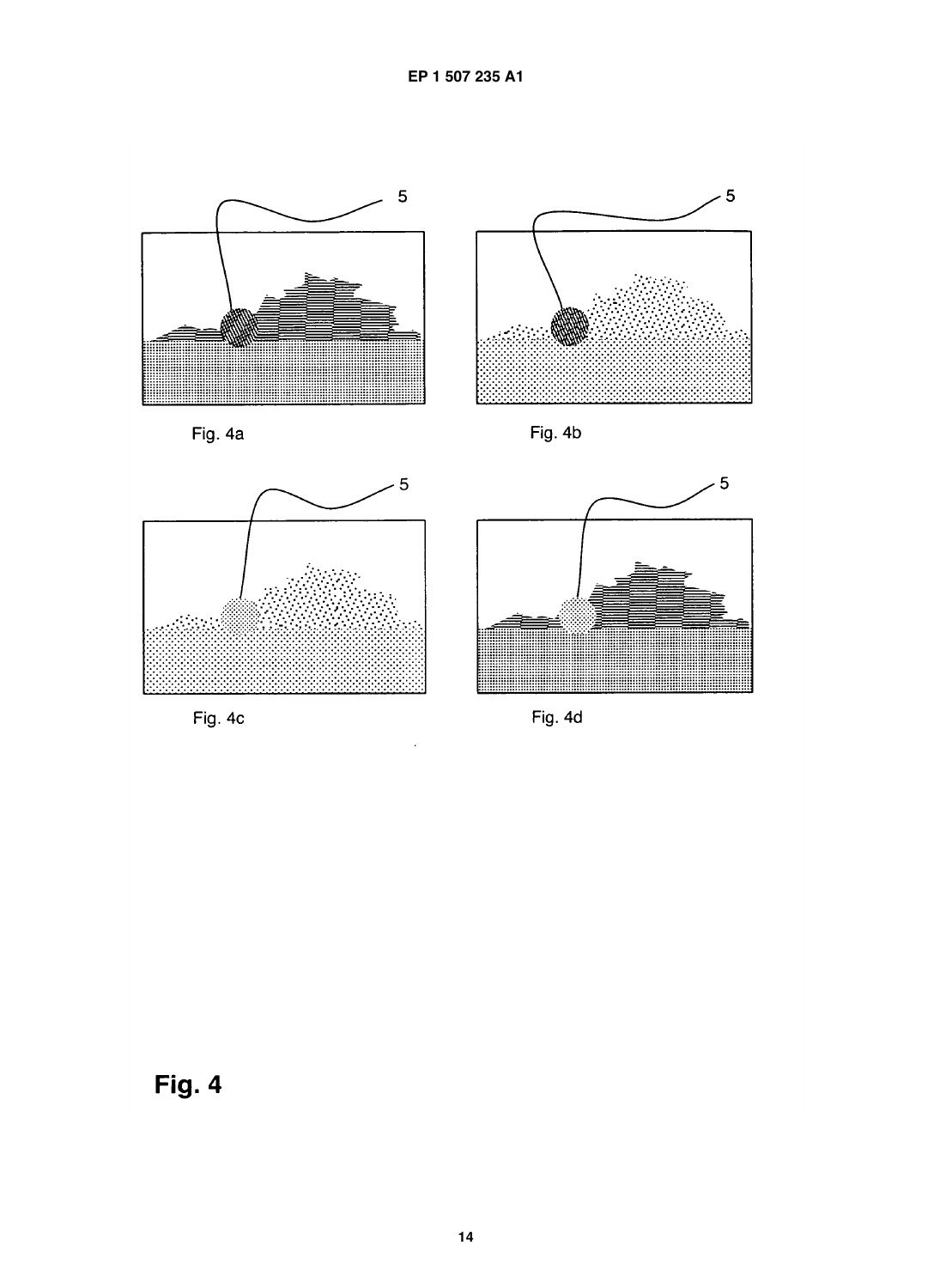



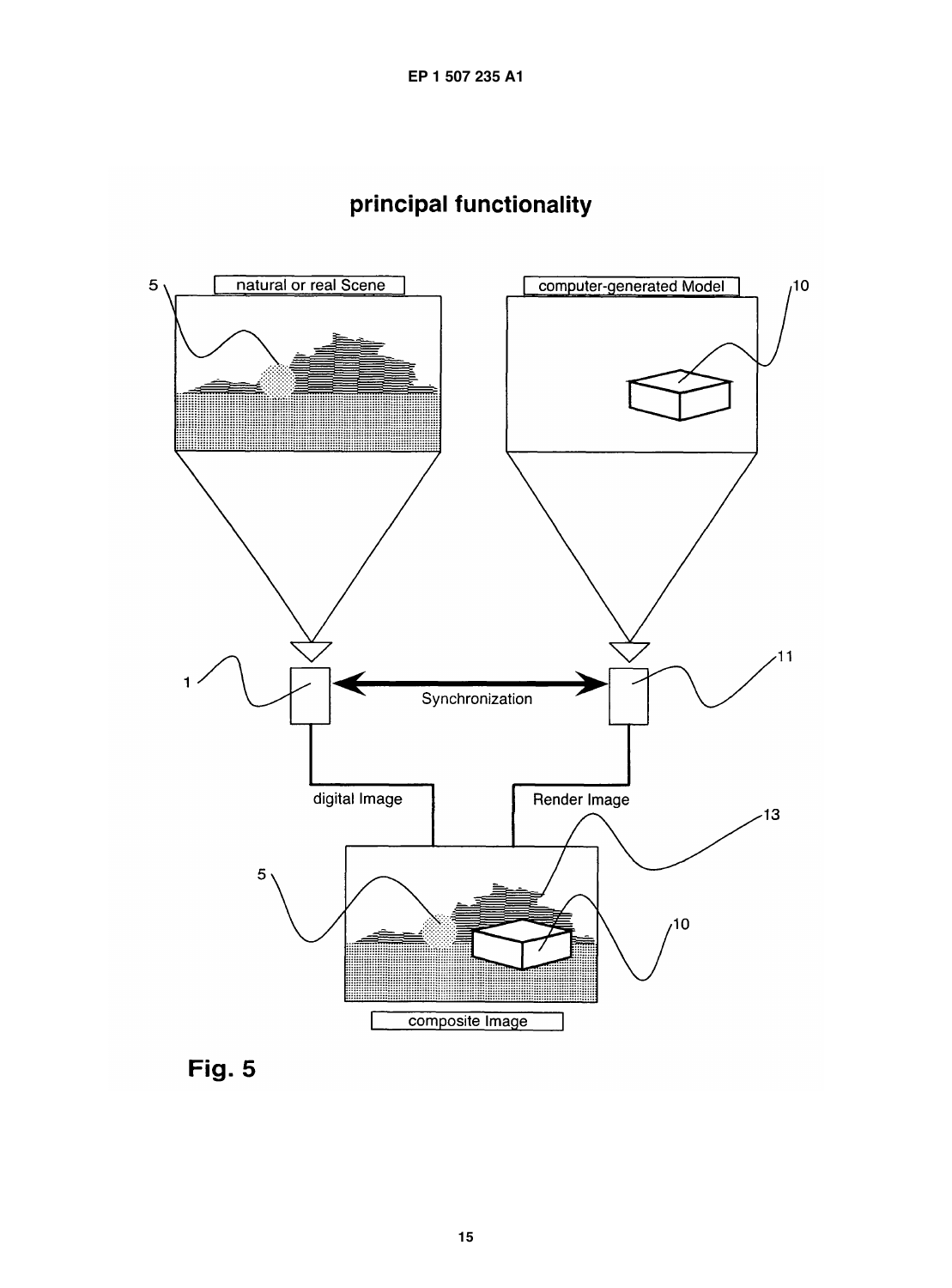

European Patent .<br>Office

## **EUROPEAN SEARCH REPORT**

**Application Number** EP 04 01 8582

 $\overline{\phantom{0}}$ 

|                                                                                                                                                                                   |                                                                                                                                                                                                                                                       | <b>DOCUMENTS CONSIDERED TO BE RELEVANT</b>                                                                                                                                                                                                                                            |                             |                                        |                                                                   |  |
|-----------------------------------------------------------------------------------------------------------------------------------------------------------------------------------|-------------------------------------------------------------------------------------------------------------------------------------------------------------------------------------------------------------------------------------------------------|---------------------------------------------------------------------------------------------------------------------------------------------------------------------------------------------------------------------------------------------------------------------------------------|-----------------------------|----------------------------------------|-------------------------------------------------------------------|--|
| Category                                                                                                                                                                          | of relevant passages                                                                                                                                                                                                                                  | Citation of document with indication, where appropriate,                                                                                                                                                                                                                              |                             | Relevant<br>to claim                   | <b>CLASSIFICATION OF THE</b><br>APPLICATION (Int.Cl.7)            |  |
| X.<br>Y                                                                                                                                                                           | 18 July 2002 (2002-07-18)<br>* abstract *<br>$[0036] - [0041], [0052] - [0073]$ *<br>* figures 4-6 $*$                                                                                                                                                | US 2002/094189 A1 (ZHANG XIANG ET AL)<br>* paragraphs [0005], [0027], [0029],                                                                                                                                                                                                         | $1, 5 - 13,$<br>24,25<br>21 |                                        | G06T7/00                                                          |  |
| χ                                                                                                                                                                                 | 16 May 2000 (2000-05-16)<br>* column 5, lines 39-53 *<br>* column 7, lines 21-26 *<br>* column 10, lines $32-35$ *<br>$*$ column 17, lines 40-54 $*$<br>* figure 1 $*$                                                                                | US 6 064 749 A (HIROTA GENTARO ET AL)<br>$*$ column 3, line 7 - column 4, line 43 $*$                                                                                                                                                                                                 |                             | $1, 5 - 7,$<br>$9 - 13$ ,<br>$22 - 25$ |                                                                   |  |
| Y                                                                                                                                                                                 | * page 9, lines $25-30$ *<br>* figures $5,6$ *                                                                                                                                                                                                        | WO 03/034705 A (ACKERMAN JEREMY D ; UNIV<br>21<br>NORTH CAROLINA (US); FUCHS HENRY (US);<br>KELLER) 24 April 2003 (2003-04-24)<br>EP 0 838 787 A (HUGHES AIRCRAFT CO)<br>$1 - 25$<br>$*$ page 3, line 3 - page 4, line 9 $*$                                                          |                             |                                        | TECHNICAL FIELDS<br>(Int.CI.7)<br><b>SEARCHED</b><br>G06T<br>G01S |  |
| A                                                                                                                                                                                 | 29 April 1998 (1998-04-29)<br>* abstract *<br>* figure $1$ *                                                                                                                                                                                          |                                                                                                                                                                                                                                                                                       |                             |                                        |                                                                   |  |
| A<br>objects into real scenes"<br>LTD. OXFORD, GB,<br>pages 5-17, XP004405346<br>ISSN: 0097-8493<br>* abstract *<br>* section "1. Introduction" *<br>* section "5. Methodology" * |                                                                                                                                                                                                                                                       | ABAD F ET AL: "Integrating synthetic<br>COMPUTERS AND GRAPHICS, PERGAMON PRESS<br>vol. 27, no. 1, February 2003 (2003-02),                                                                                                                                                            |                             | $1 - 25$                               |                                                                   |  |
|                                                                                                                                                                                   | The present search report has been drawn up for all claims                                                                                                                                                                                            |                                                                                                                                                                                                                                                                                       |                             |                                        |                                                                   |  |
| Place of search<br>Munich                                                                                                                                                         |                                                                                                                                                                                                                                                       | Date of completion of the search<br>12 October 2004                                                                                                                                                                                                                                   |                             |                                        | Examiner<br>Eckert, L                                             |  |
|                                                                                                                                                                                   | CATEGORY OF CITED DOCUMENTS<br>X: particularly relevant if taken alone<br>Y: particularly relevant if combined with another<br>document of the same category<br>A: technological background<br>O: non-written disclosure<br>P : intermediate document | T: theory or principle underlying the invention<br>E: earlier patent document, but published on, or<br>after the filing date<br>D: document cited in the application<br>$\tt L$ : document cited for other reasons<br>& : member of the same patent family, corresponding<br>document |                             |                                        |                                                                   |  |